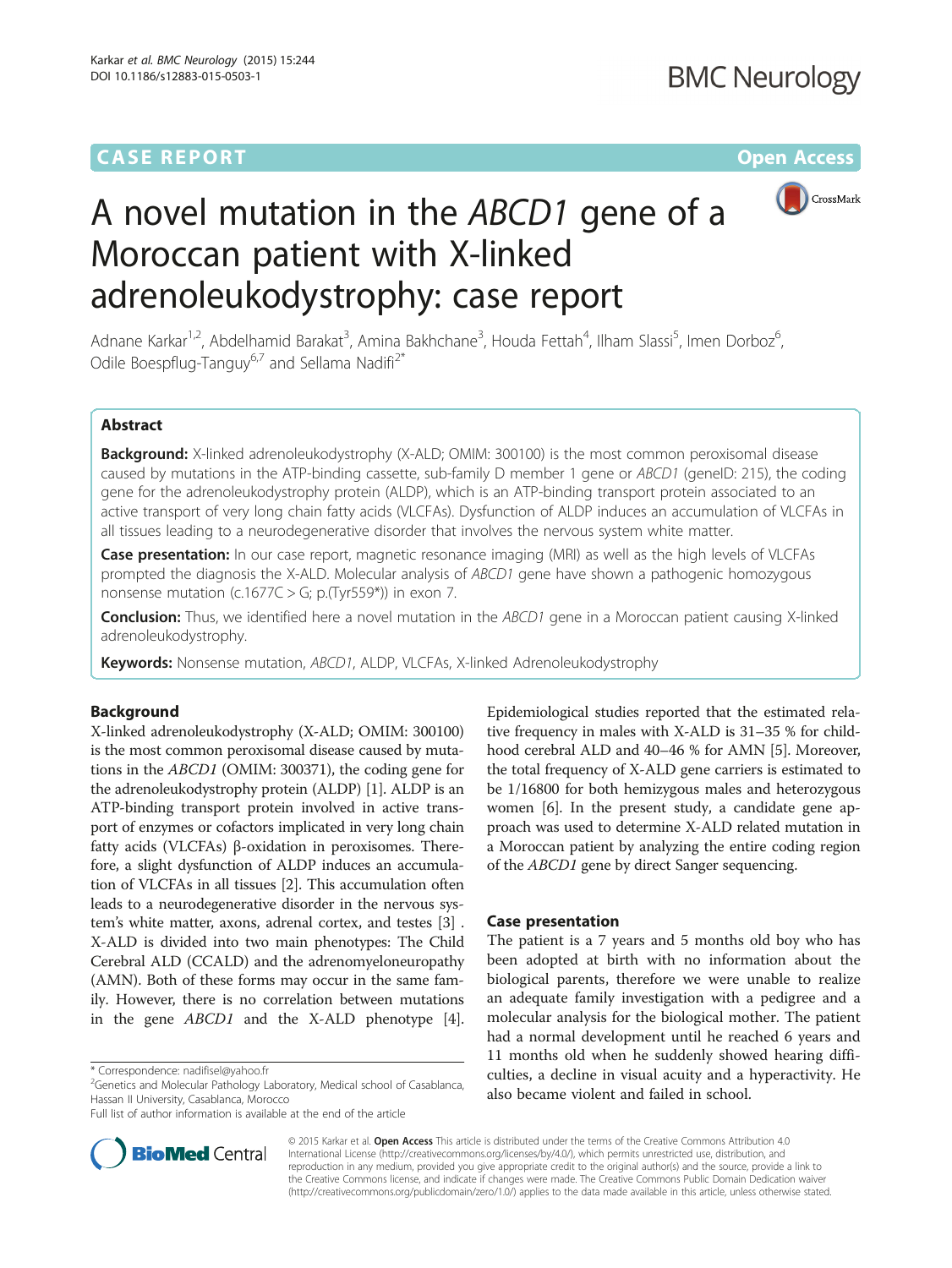

The neurological examination revealed pyramidal syndrome of the lower limbs, walking difficulties and cerebellar ataxia. Besides, MRI images were consistent with active demyelination as usually observed in childhood cerebral ALD. A high bilateral symmetrical signal intensity was detected in T2 and Flair within the pons and midbrain. Furthermore, a low signal intensity was found in T1 and a diffuse high signal intensity of the white matter in T2 and Flair within the parietal-occipital area and the splenium of corpus callosum (Fig. 1).

Visual evoked potential (VEP) and brainstem auditory evoked potential (BAEP) tests have shown that both visual and auditory pathways evoked potential damage. Serum cortisol level reveals that the adrenal glands were not affected. VLCFAs analysis (Table 1) by liquid chromatography-tandem mass spectrometry (LC-MS/ MS) revealed high levels of C24/C22 and C26/C22 ratio in plasma.

Genomic DNA was extracted from peripheral blood samples using standard phenol–chloroform extraction method. The DNA concentration and purity were determined using a nanodrop spectrophotometer (NanoVue™- NV - General Eletrics Healthcare Limited, UK). Polymerase chain reaction (PCR) primer pairs of the ABCD1 coding regions were designed following the NCBI Reference Sequence: NM\_000033.3 (Table [2](#page-2-0)).

Table 1 VLCFAs analysis

| VI CFAs                                | Patient | Normal control     |
|----------------------------------------|---------|--------------------|
| $C22$ mg/L                             | 40.6    | 1.827 to 22.161    |
| $C22 \mu mol/L$                        | 119.364 | 5.371 to 65.153    |
| $C24$ mg/L                             | 72.8    | 1.228 to 18.837    |
| $C24 \mu mol/L$                        | 197.288 | 3.328 to 51.048    |
| $C26$ mg/L                             | 4.68    | <1.03              |
| C <sub>26</sub> µmol/L                 | 11.747  | < 2.585            |
| $C24/C22$ ratio                        | 1.793   | $0.665$ to $1.008$ |
| C <sub>26</sub> /C <sub>22</sub> ratio | 0.115   | 0.009 to 0.069     |

DNA sequence analysis of the ten coding exons of ABCD1 gene, including the flanking region of each exon (exon-intron boundaries) was performed using conventional Sanger sequencing. DNA samples were first amplified in a final volume of 25 μl containing: 1× reaction buffer, 1× Q-Solution, 200 μM of each dNTP, 2 mM MgCl2, 1 μM of primers, 2.5 U Hotstar Taq polymerase and 50 ng of genomic DNA (Qiagen GmBH, Hilden, Germany). PCR conditions were as follows: denaturation at 95 °C for 15 min; 94 °C for 1 min; 60 °C- for 1 min; and 72 °C for 1 min for 35 cycles followed by a 10 minute final extension at 72 °C. PCR products were electrophoresed on a 1 % agarose gel and visualized with ethidium bromide staining under ultraviolet light to verify their size and quantity. All the PCR products were treated with exonuclease I and shrimp alkaline phosphatase enzymes prior to sequencing according to the following protocol: 37 °C for 40 min and 80 °C for 15 min. The sequencing reaction was performed on the purified products using the BigDye Terminator v 1.1 Standard Kit (Applied Biosystems, Foster City, CA, USA). Electrophoresis of samples was performed on the 3100 ABI Applied Biosystems sequencer (Applied Biosystems, Foster City, CA, USA).

A mutation was identified in the exon 7 of the ABCD1 gene, with C substituted by G at nucleotide 1677, corresponding to the stop codon at the residue 559.

The ALDP potentially generated by the appearance of the stop codon exclude a part of exon 7, 8, 9 and 10 coding for the ATP binding domain (Fig. [2](#page-2-0)).

#### Conclusion

The first clinical case of X-linked adrenoleukodystrophy was described by Haberfeld and Spieler in 1910 [\[7](#page-3-0)]. Sixty years later, Blaw introduced the name adrenoleukodystrophy relative to adrenal insufficiency correlated with leukodystrophy [[8\]](#page-3-0). In 1981, adrenoleukodystrophy locus was identified at the long arm of the X chromosome [\[9\]](#page-3-0). Afterwards, the gene related to the X-ALD (ABCD1) was identified using positional cloning strategies in 1993[\[1\]](#page-3-0).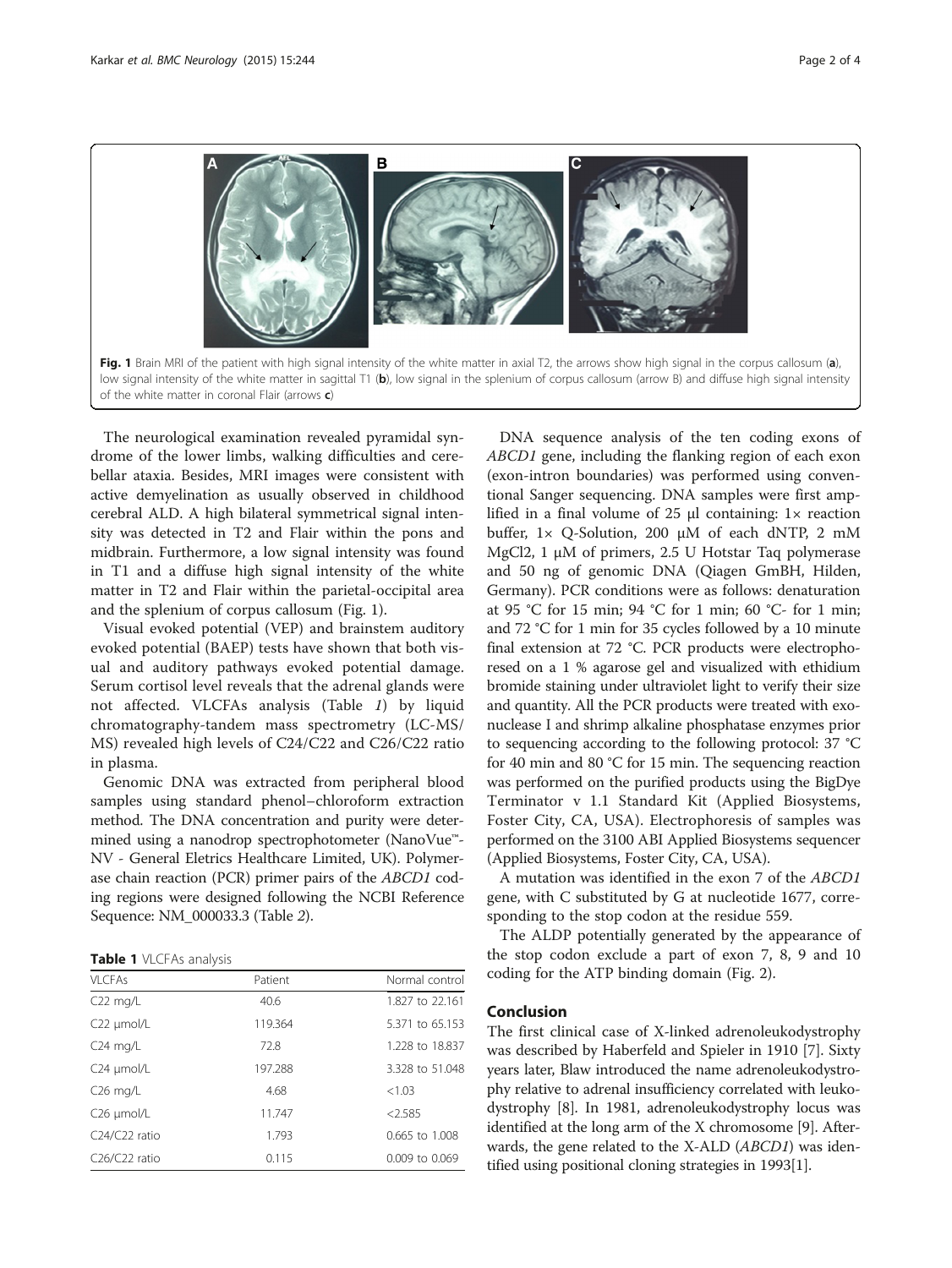<span id="page-2-0"></span>Table 2 ABCD1 gene primers sequences

| Exons                    | Forward 5' to 3'            | Reverse 3' to 5'            | Size |
|--------------------------|-----------------------------|-----------------------------|------|
| 1(first part)            | AGCAACAATCCTTCCAGCCA        | CACCACGTCCTCCGTCAGA         | 689  |
| 1(second part)           | <b>CTGCTACCTTCGTCAACAG</b>  | CCCACACCTTTGGCATCAG         | 593  |
| $\overline{\phantom{a}}$ | GTGACTAGAGAGGGAGTGG         | GGCTTGTCTGAGTGGTAAC         | 657  |
| 3                        | <b>CATCAGCCTGTGATGTGCTC</b> | <b>TGGGCCTCTTGAAGTGACAG</b> | 531  |
| $\overline{4}$           | GTGAAGAAGGCAGCCTTGG         | CCAGAAGCACATGGAGGTC         | 509  |
| .5                       | AGACTCCCCAGAATGCAGAG        | GGCTGAGGCTTGCATATGTG        | 216  |
| 6                        | CTCTCAAGGCTGGTCAGGAG        | CITCACCACITCCTGGGCCT        | 312  |
|                          | CGATGTGAGCGTGTGGATG         | GGCACCTGGCACTTTAGAC         | 372  |
| 8 and 9                  | GGAACTGAGCCAAGACCATT        | CTGCTGATGACAGCCGCCT         | 493  |
| 10                       | TGACCCTGTCCCTCTCCTG         | <b>GCTGCTGTCTCCTTCATGTG</b> | 322  |

To date, 1605 mutations have been reported, 703 of them are non-recurrent mutations while 162 others are nonsense and 132 are located in exon 7 [\(http://www.x-ald.nl\)](http://www.x-ald.nl). In our study, we identified a novel nonsense mutation in exon 7 (c.1677C > G; p.(Tyr559\*)) of a Moroccan patient, there is also another mutation found in the same residue by J. Haasjes & P.A.W. Mooijer in The Netherlands and S.J.S. Steinberg in USA but the nucleotide change is in one position behind our mutation  $(c.1676A > G;$ p.(Tyr559Cys)), this mutation is one of the unpublished data in the X-ALD database [\(http://www.x-ald.nl](http://www.x-ald.nl)). No previous studies has investigated the ABCD1 gene in the Moroccan population. Indeed, only one study reported the same single mutation (c.659  $T > C$ ) in three families of Moroccan Jewish descent, probably due to a founder effect [[10](#page-3-0)]. In the North African population, only two other mutations  $(c.284C > A; p.(Ala95Asp))$  and  $(c.1780 + 2 T > G)$ of ABCD1 gene were described in Tunisian patients [[11](#page-3-0), [12\]](#page-3-0). All these data lead us to think that the mutations in the ABCD1 gene are very heterogeneous and their identification in the North African population are very scarce.

Nowadays, Moroccan population has better access to MRI and dosage of VLCFA is requested as soon as the